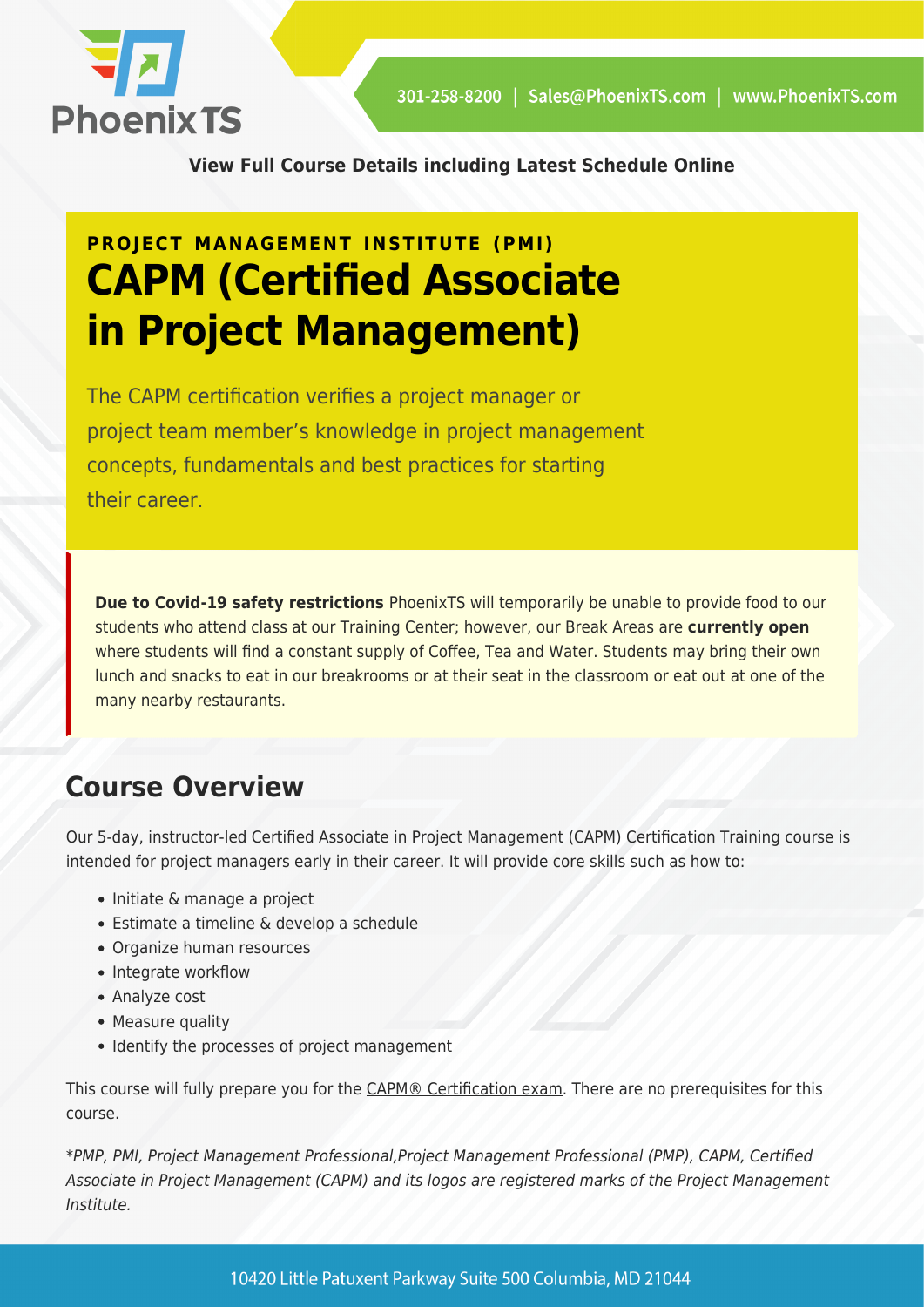

### **Schedule**

**7/11/22 - 7/15/22 (5 days)** 8:30AM - 4:30PM

**7/18/22 - 7/22/22 (5 days)** 8:30AM - 4:30PM

**7/18/22 - 7/22/22 (5 days)** 8:30AM - 4:30PM

**8/15/22 - 8/19/22 (5 days)** 8:30AM - 4:30PM

**8/22/22 - 8/26/22 (5 days)** 8:30AM - 4:30PM

**8/22/22 - 8/26/22 (5 days)** 8:30AM - 4:30PM

**9/12/22 - 9/17/22 (5 days)** 8:30AM - 4:30PM

**9/19/22 - 9/23/22 (5 days)** 8:30AM - 4:30PM

**9/19/22 - 9/23/22 (5 days)** 8:30AM - 4:30PM

**10/10/22 - 10/14/22 (5 days)** 8:30AM - 4:30PM

**10/17/22 - 10/21/22 (5 days)** 8:30AM - 4:30PM

**10/17/22 - 10/21/22 (5 days)** 8:30AM - 4:30PM

**10/31/22 - 11/04/22 (5 days)** 8:30AM - 4:30PM

**10/31/22 - 11/04/22 (5 days)** 8:30AM - 4:30PM

**11/14/22 - 11/18/22 (5 days)** 8:30AM - 4:30PM

**DATE LOCATION**

**Tysons Corner, VA Open** [Contact Us](https://phoenixts.com/schedule/more-info/?class=21654) Contact Us

**Live Online** <u>[Contact Us](https://phoenixts.com/schedule/more-info/?class=21666)</u><br>
Open

**Columbia, MD** [Contact Us](https://phoenixts.com/schedule/more-info/?class=21677)<br>
Open

**Tysons Corner, VA** <u>Open</u> [Contact Us](https://phoenixts.com/schedule/more-info/?class=21655)

**Live Online** <u>[Contact Us](https://phoenixts.com/schedule/more-info/?class=21667)</u><br>Open

**Columbia, MD** [Contact Us](https://phoenixts.com/schedule/more-info/?class=21676)<br>
Open

**Tysons Corner, VA [Contact Us](https://phoenixts.com/schedule/more-info/?class=21656)**<br>
Open

**Live Online** <u>[Contact Us](https://phoenixts.com/schedule/more-info/?class=21668)</u><br>Open Contact Us

**Columbia, MD [Contact Us](https://phoenixts.com/schedule/more-info/?class=21675)**<br> **Open** 

**Tysons Corner, VA Open** [Contact Us](https://phoenixts.com/schedule/more-info/?class=21657)

**Live Online** <u>[Contact Us](https://phoenixts.com/schedule/more-info/?class=21669)</u>

**Columbia, MD**

**Tysons Corner, VA Open** Corner, VA [Contact Us](https://phoenixts.com/schedule/more-info/?class=21658)

**Tysons Corner, VA Open** [Contact Us](https://phoenixts.com/schedule/more-info/?class=22616)

**Live Online** <u>Open</u> [Contact Us](https://phoenixts.com/schedule/more-info/?class=21670)

[Contact Us](https://phoenixts.com/schedule/more-info/?class=21674)

10420 Little Patuxent Parkway Suite 500 Columbia, MD 21044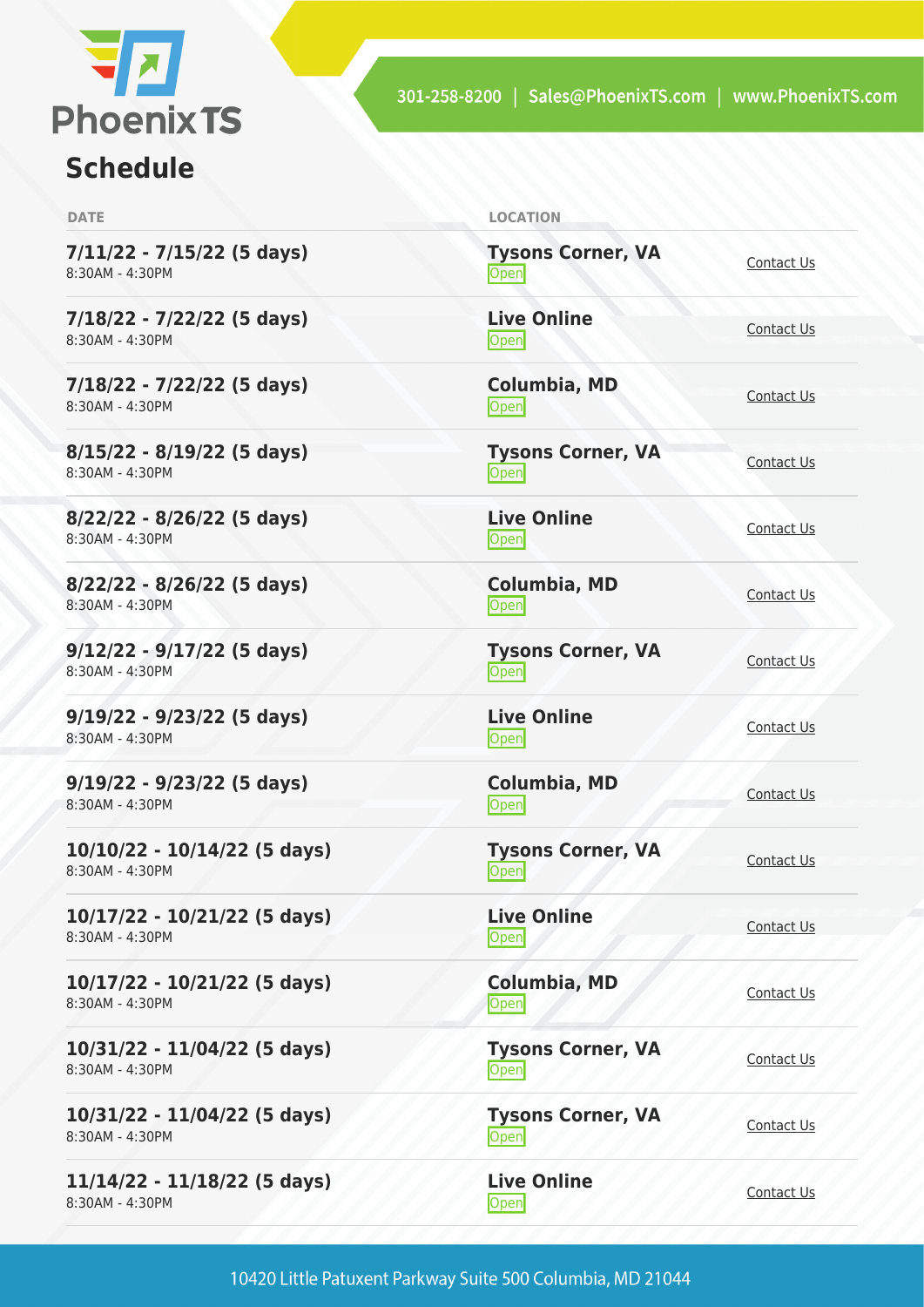

301-258-8200 | Sales@PhoenixTS.com | www.PhoenixTS.com

| × |  |  |
|---|--|--|
|   |  |  |

**11/14/22 - 11/18/22 (5 days)** 8:30AM - 4:30PM

**12/05/22 - 12/09/22 (5 days)** 8:30AM - 4:30PM

**12/12/22 - 12/16/22 (5 days)** 8:30AM - 4:30PM

**12/12/22 - 12/16/22 (5 days)** 8:30AM - 4:30PM

**1/23/23 - 1/27/23 (5 days)** 8:30AM - 4:30PM

**1/30/23 - 2/03/23 (5 days)** 8:30AM - 4:30PM

**1/30/23 - 2/03/23 (5 days)** 8:30AM - 4:30PM

**4/17/23 - 4/21/23 (5 days)** 8:30AM - 4:30PM

**4/24/23 - 4/28/23 (5 days)** 8:30AM - 4:30PM

**4/24/23 - 4/28/23 (5 days)** 8:30AM - 4:30PM

**7/17/23 - 7/21/23 (5 days)** 8:30AM - 4:30PM

**7/24/23 - 7/28/23 (5 days)** 8:30AM - 4:30PM

**7/24/23 - 7/28/23 (5 days)** 8:30AM - 4:30PM

**10/16/23 - 10/20/23 (5 days)** 8:30AM - 4:30PM

**10/23/23 - 10/27/23 (5 days)** 8:30AM - 4:30PM

LOCATION

**Columbia, MD [Contact Us](https://phoenixts.com/schedule/more-info/?class=21673)**<br> **Open** 

**Tysons Corner, VA** <u>Open</u>

**Live Online** <u>[Contact Us](https://phoenixts.com/schedule/more-info/?class=21671)</u>

**Columbia, MD** [Contact Us](https://phoenixts.com/schedule/more-info/?class=21672)<br>Open

**Tysons Corner, VA** <u>Open</u> [Contact Us](https://phoenixts.com/schedule/more-info/?class=30464)

**Columbia, MD [Contact Us](https://phoenixts.com/schedule/more-info/?class=30472)**<br>
Open

**Live Online** <u>Open</u> [Contact Us](https://phoenixts.com/schedule/more-info/?class=30474) Contact Us

**Tysons Corner, VA Open** [Contact Us](https://phoenixts.com/schedule/more-info/?class=30465)

**Columbia, MD** [Contact Us](https://phoenixts.com/schedule/more-info/?class=30473)<br>
Open

**Live Online** <u>Open</u> [Contact Us](https://phoenixts.com/schedule/more-info/?class=30475)

**Tysons Corner, VA Open** [Contact Us](https://phoenixts.com/schedule/more-info/?class=30466) Contact Us

**Live Online Open** [Contact Us](https://phoenixts.com/schedule/more-info/?class=30469)

**Columbia, MD** [Contact Us](https://phoenixts.com/schedule/more-info/?class=30470)

**Tysons Corner, VA Open** [Contact Us](https://phoenixts.com/schedule/more-info/?class=30467)

**Live Online** <u>[Contact Us](https://phoenixts.com/schedule/more-info/?class=30468)</u><br>Open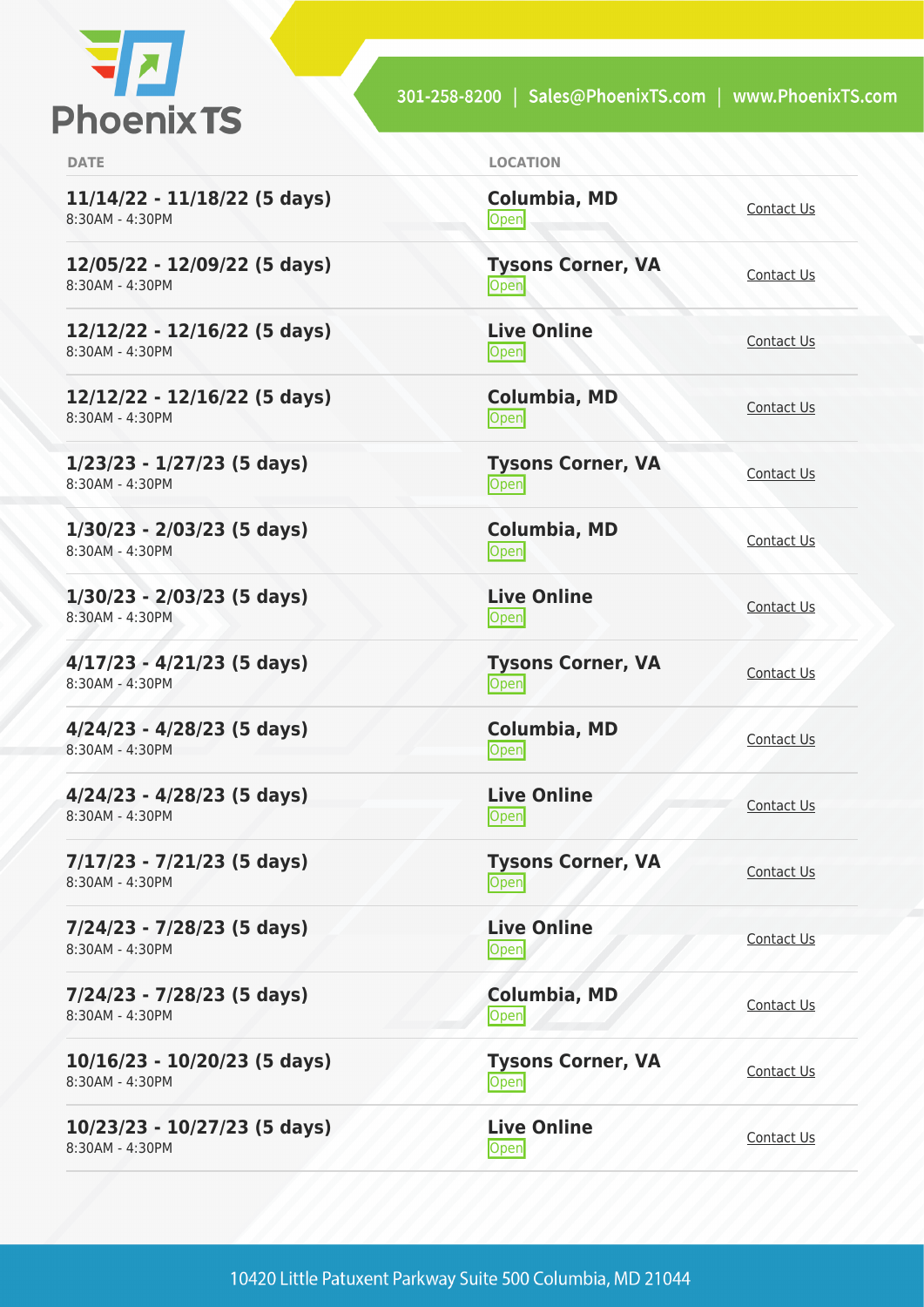

**[Contact Us](https://phoenixts.com/schedule/more-info/?class=30471)**<br> **Open** 

**Columbia, MD**

**DATE LOCATION**

**10/23/23 - 10/27/23 (5 days)** 8:30AM - 4:30PM

## **Course Outline**

#### **Managing a Project**

- Project life cycle
- Project stakeholders

#### **Project Integration Management**

- Project charter
- Project management plan
- Project plan
- Project work
- Closing the project

#### **Managing the Project Scope**

- Plan the project scope
- Collect the project requirements
- Define the project scope
- Creating the work breakdown structure
- Validating the project scope

#### **Managing Project Time**

- Planning schedule management
- Defining the project activities
- Sequencing the proper activities
- Estimating the project resources
- Estimating activity durations
- Developing the project schedule
- Considering the outputs of schedule development
- Controlling the project schedule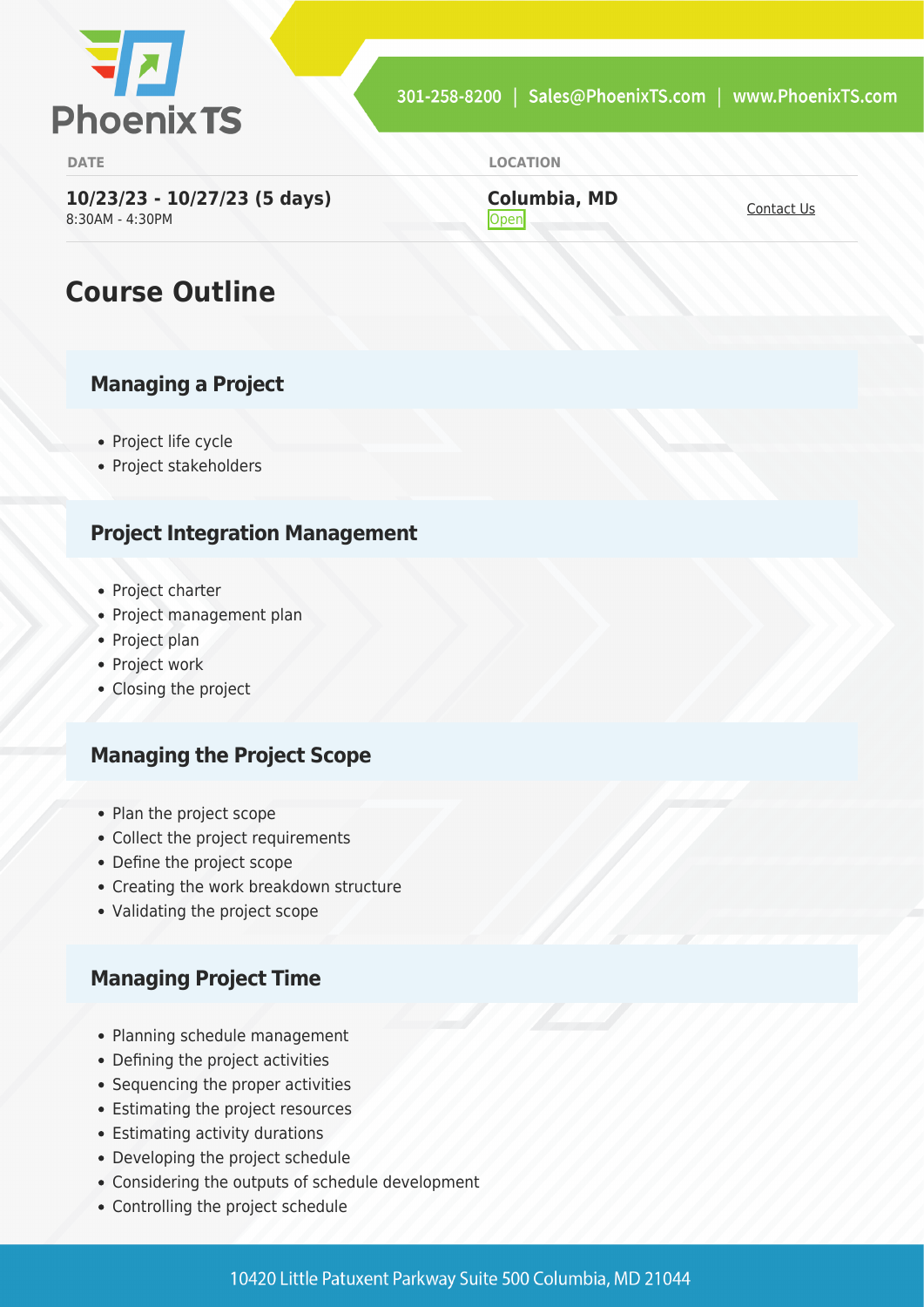

#### **Managing Project Cost**

- Planning for project cost management
- Determining the project costs
- Budgeting the project
- Controlling project costs
- Using earned value management

#### **Managing Project Quality**

- Planning for quality
- Performing quality assurance
- Performing quality control

#### **Managing Project Human Resources**

- Planning for human resources
- Acquiring the project team
- Developing the project team
- Managing the project team
- Relating to organizational theories

#### **Managing Project Communications**

- Examining the communication foundation
- Planning for communication
- Managing project communication
- Controlling communication

#### **Managing Project Risks**

- Planning for risk management
- Identifying project risks
- Using qualitative risk analysis
- Preparing for quantitative risk analysis
- Planning for risk responses
- Monitoring and controlling project risks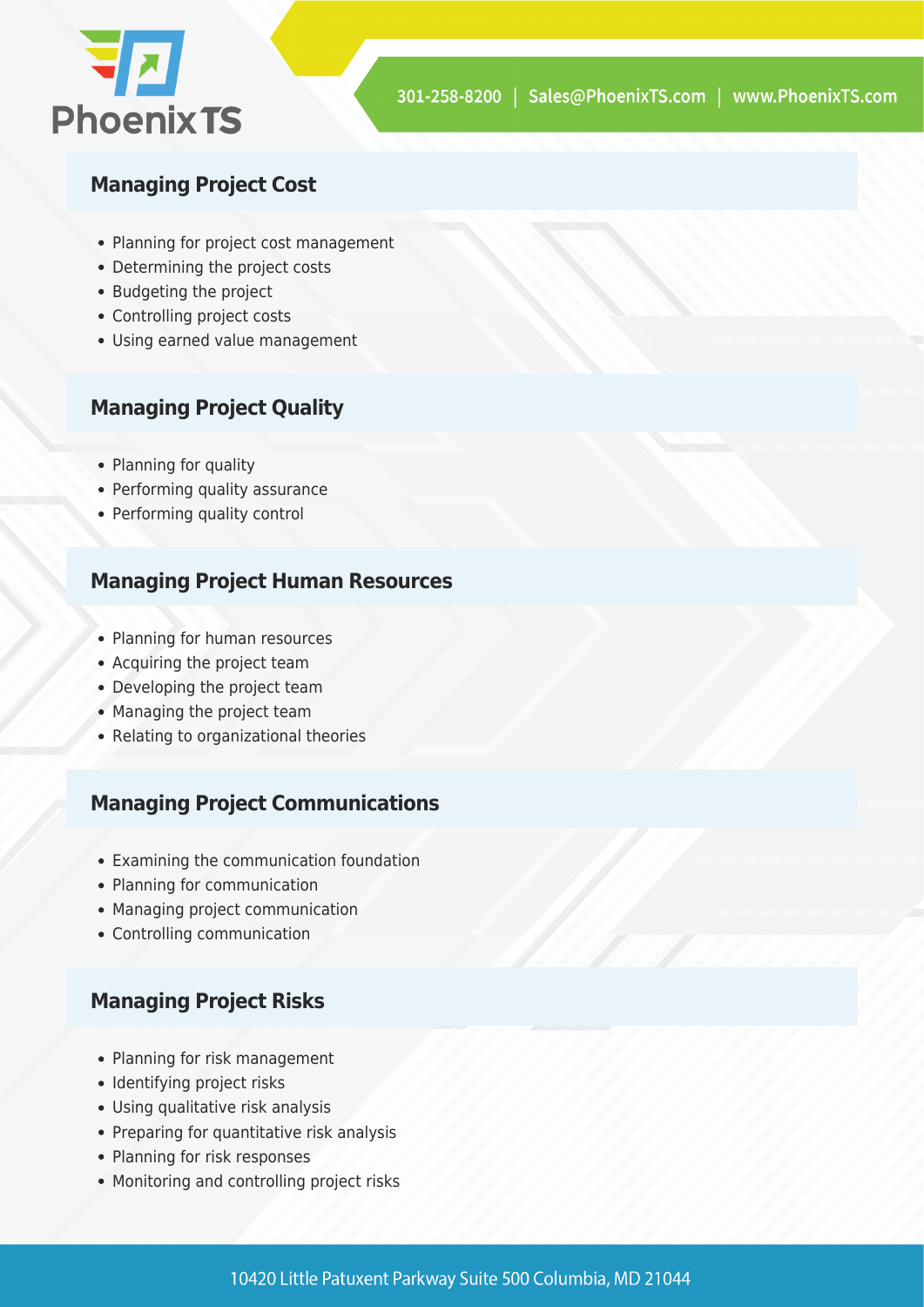

#### **Managing Project Procurement**

- Planning for procurement
- Conducting procurement
- Selecting a seller
- Controlling project procurement
- Performing contract closure

#### **Managing Project Stakeholders**

- Identifying project stakeholders
- Planning stakeholder management
- Managing stakeholder engagement

#### **Passing the CAPM Exam**

- Learning the code of ethics
- Serving responsibly as a project manager
- Adhering to the respect value

#### **Being a Fair Project Manager**

# **Exam Information**

#### **CAPM Certification Exam Details:**

- Questions: 150
- This exam is Pass/Fail. Candidates must receive at least a 65% to pass.There is no score given.
- Duration of Test: 3 Hours
- Format of Test: Multiple Choice
- Delivery of Test: The exam is offered on the computer and is taken through the vast global network of Prometric testing centers.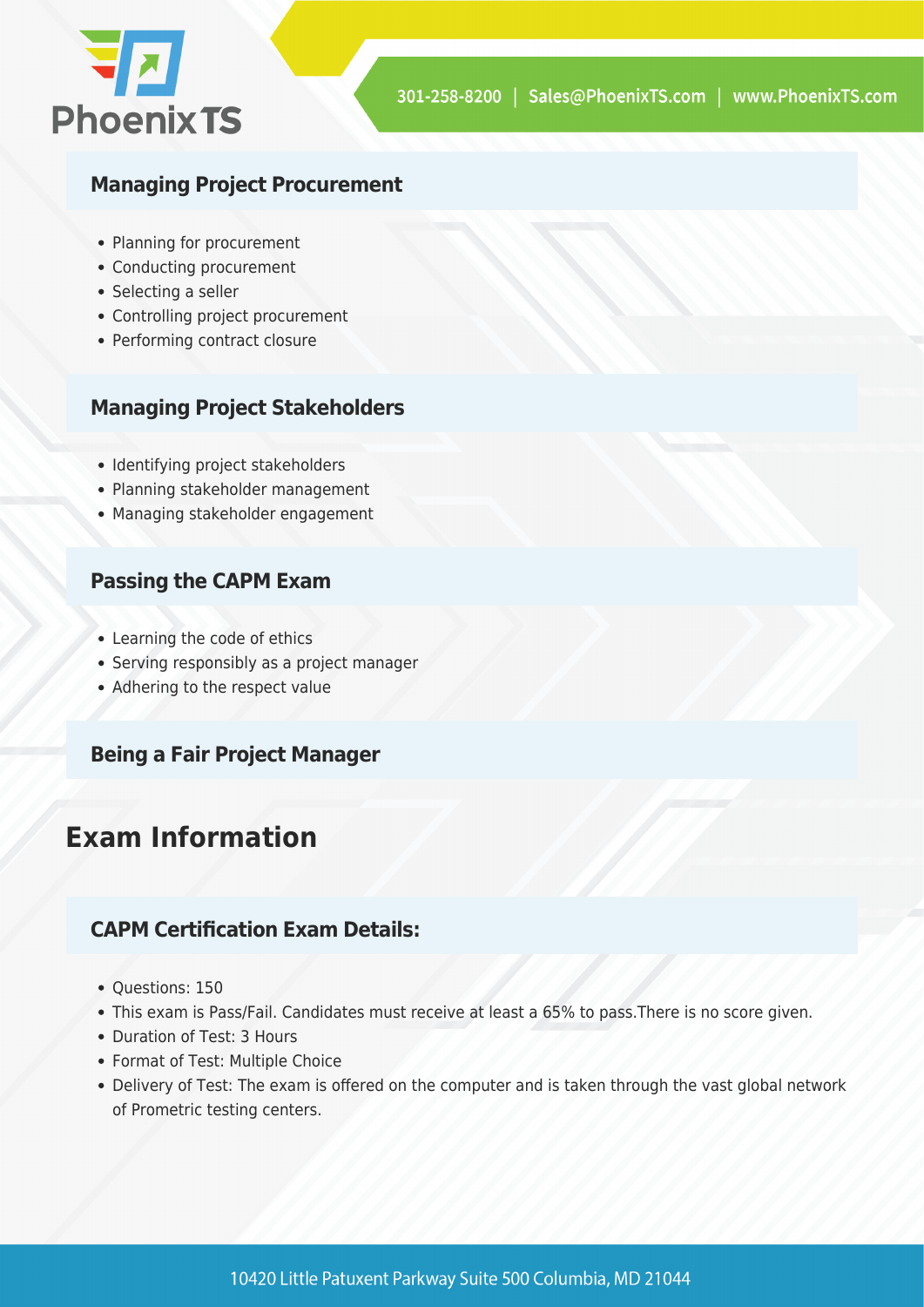

# **CAPM Certification Training FAQs**

### **Who should earn the CAPM certification?**

Project Managers and Project Team members in the early stages of their career.

#### **What is the average salary for someone with a CAPM Certification?**

According to [payscale.com](https://www.payscale.com/research/US/Certification=Certified_Associate_in_Project_Management_(CAPM)/Salary), a professional with the CAPM certification earns an average of \$66,000 annually.

#### **Does the CAPM Certification expire?**

CAPM certification holders need to renew their certification every 5 years but they do not need to earn professional development units in between renewal periods to maintain their certification.

### **Is the CAPM Certification worth it?**

If you are just starting out your project management career or you aspire to earn a role as a project manager, CAPM is a great starting point. It is also a great starting point for professionals who do not meet the [project management hours required by the PMP certification.](https://phoenixts.com/2017/07/18/pmp-requirements-earn-certification/)

If you have already been working as a project manager, then skipping straight to the [PMP Certification](https://phoenixts.com/training-courses/project-management-certification-maryland/) [Training course](https://phoenixts.com/training-courses/project-management-certification-maryland/) may be a better move for you.

**Due to Covid-19 safety restrictions** PhoenixTS will temporarily be unable to provide food to our students who attend class at our Training Center; however, our Break Areas are **currently open** where students will find a constant supply of Coffee, Tea and Water. Students may bring their own lunch and snacks to eat in our breakrooms or at their seat in the classroom or eat out at one of the many nearby restaurants.